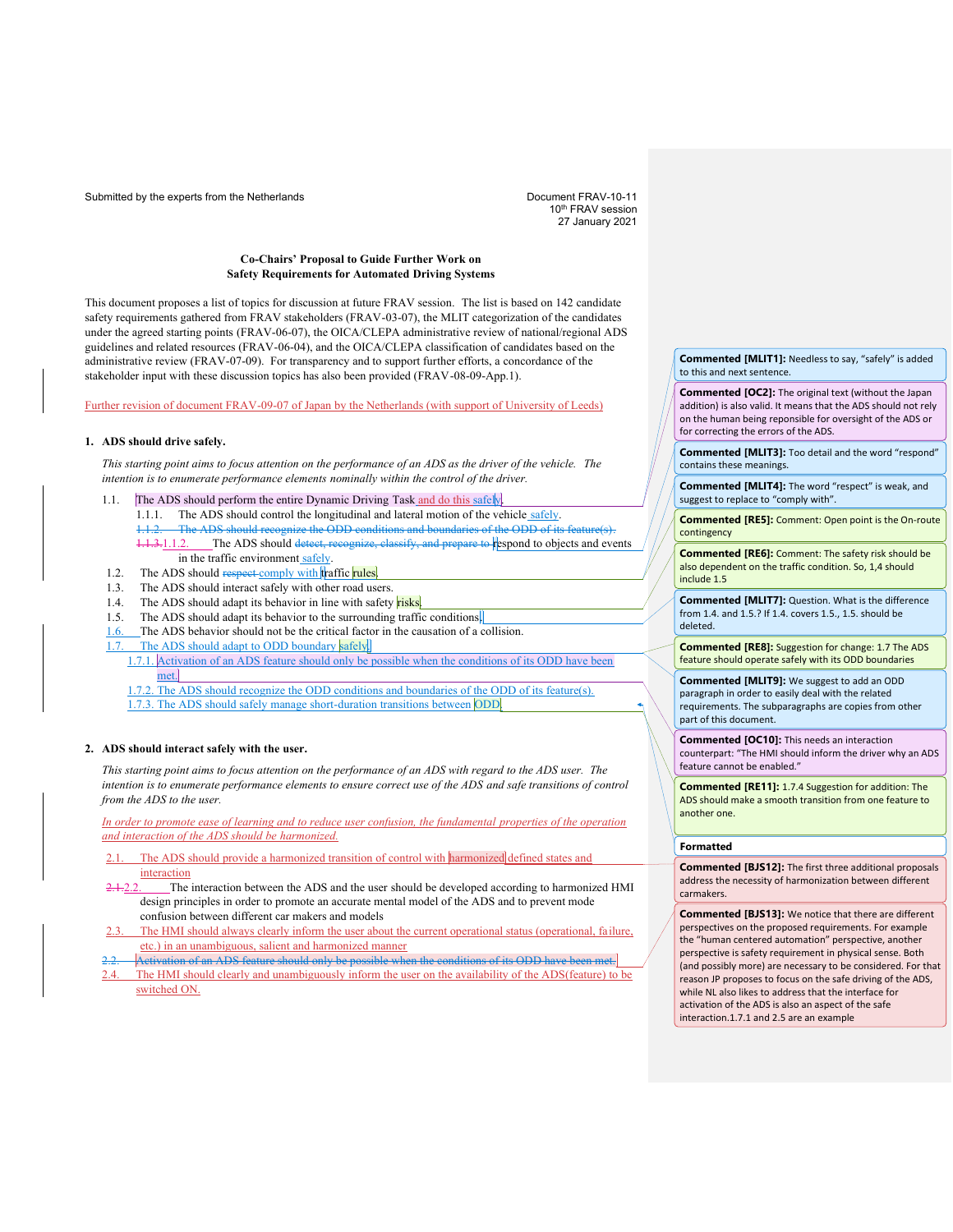Submitted by the experts from the Netherlands **Document FRAV-10-11** Document FRAV-10-11

10th FRAV session 27 January 2021

- The HMI should only allow the user to activate the ADS (features) when the conditions of its ODD are met.
- The HMI should inform the user should be informed in a timely manner when the ADS. (feature) is approaching its ODD boundaries or when the conditions indicate a probable ODD exceedance of the ADS (feature).
- The HMI should continuously inform the user of the ADS capability to perform the driving task.
- 2.8. The HMI should allow the user override the ADS to assume full control over the vehicle provided that such override is safe.
- 5-2.9. The ADS should safely manage transitions of full control to the user.
	- $2.5.1.2.9.1$ . Prior to a transition of control to the user, the ADS should continuously verify the availability of the user all the time to assume control and support the driver in resuming manual control at any timewhen appropriate.
	- 2.9.2. Pursuant to a transition, the ADS should verify full and safe control of the vehicle by the user prior to deactivation.
	- 2.5.2.2.9.3. The ADS should remain active as long as the -user has not taken over, or the ADS has reached a Minimal Risk Condition (MRC).
- 2.6.2.10. The ADS should tolerate user input errors.
- 2.7. The ADS should provide feedback to the user on its operational status.

2.8.2.11. The ADS should warn the usersuser of their failures to fulfill user roles and responsibilities. 2.12. The user should be provided with information regarding user roles and responsibilities for the safe use of the ADS.

2.13. The ADS should inform the user of the appropriateness of non-driving-related activities and, where feasible, manage the availability of such activities.

### **3. ADS should manage safety-critical situations.**

*This starting point aims to focus attention on the performance of an ADS in response to conditions that warrant exceptional reactions. The intention is to enumerate performance elements to ensure safe ADS responses to abrupt actions of other road users, incapacitation of the user, and unanticipated conditions (i.e., "emergency situations").*

afety agents.

3.2.3.1. The ADS should mitigate the effects of road hazards and collisions

- 3.3.3.2. The ADS should execute a Minimal Risk Maneuver (MRM) as conditions warrant.
	- $3.3.1.3.2.1.$  In the absence of a fallback-ready user, the ADS should fall back directly to an MRM. 3.3.2.3.2.2. The ADS should execute an MRM in the event of a failure in the transition of full control to the user.
	- 3.3.3.3.2.3. Pursuant to an MRM, the ADS should place the vehicle in a Minimal Risk Condition prior to deactivation.
- 3.4.3.3. The ADS should signal an MRM.

5.3.4. ADS vehicles that may operate without a user-in-charge should provide means for occupant communication with a remote operator.

3.6. The ADS should safely manage short-duration transitions between ODD.

- 3.7.3.5. Upon completion of an MRM, the user may be permitted to assume control of the vehicle.
- 3.8.3.6. Pursuant to a collision, the ADS should stop the vehicle and deactivate.

### **4. ADS should safely manage failure modes.**

*This starting point aims to focus on the performance of an ADS in response to system failure modes. The intention is to enumerate performance elements related to failures that render the ADS incapable of performing the entire Dynamic Driving Task.*

4.1. The ADS should detect system malfunctions and abnormalities.

**Commented [RE14]:** Suggestion for change: The HMI should inform timely the user when the ADS feature is approaching its ODD boundaries or when the conditions indicate a probable ODD exceedance of the ADS feature.

**Commented [OC15]:** How does this differ from 2.4?

**Commented [BJS16R15]:** 2.4 describes the situation before switching ON. This item addresses the continuous available information

**Commented [MLIT17]:** In order to verify the safe transition, the user should be monitored all the time by driver monitoring system.

**Commented [MLIT18]:** Functions such as demist, windscreen wipers and lights should be managed properly in order for safe transition.

**Commented [OC19]:** It is not always appropriate.

**Commented [RE20]:** I suggest to combine with 2.3

**Commented [MLIT21]:** This requirement is already included in the traffic rule requirement(1.3.)

**Commented [MLIT22]:** Collision seems to be different from road hazards. This includes emergency manoeuvre for mitigating collisions.